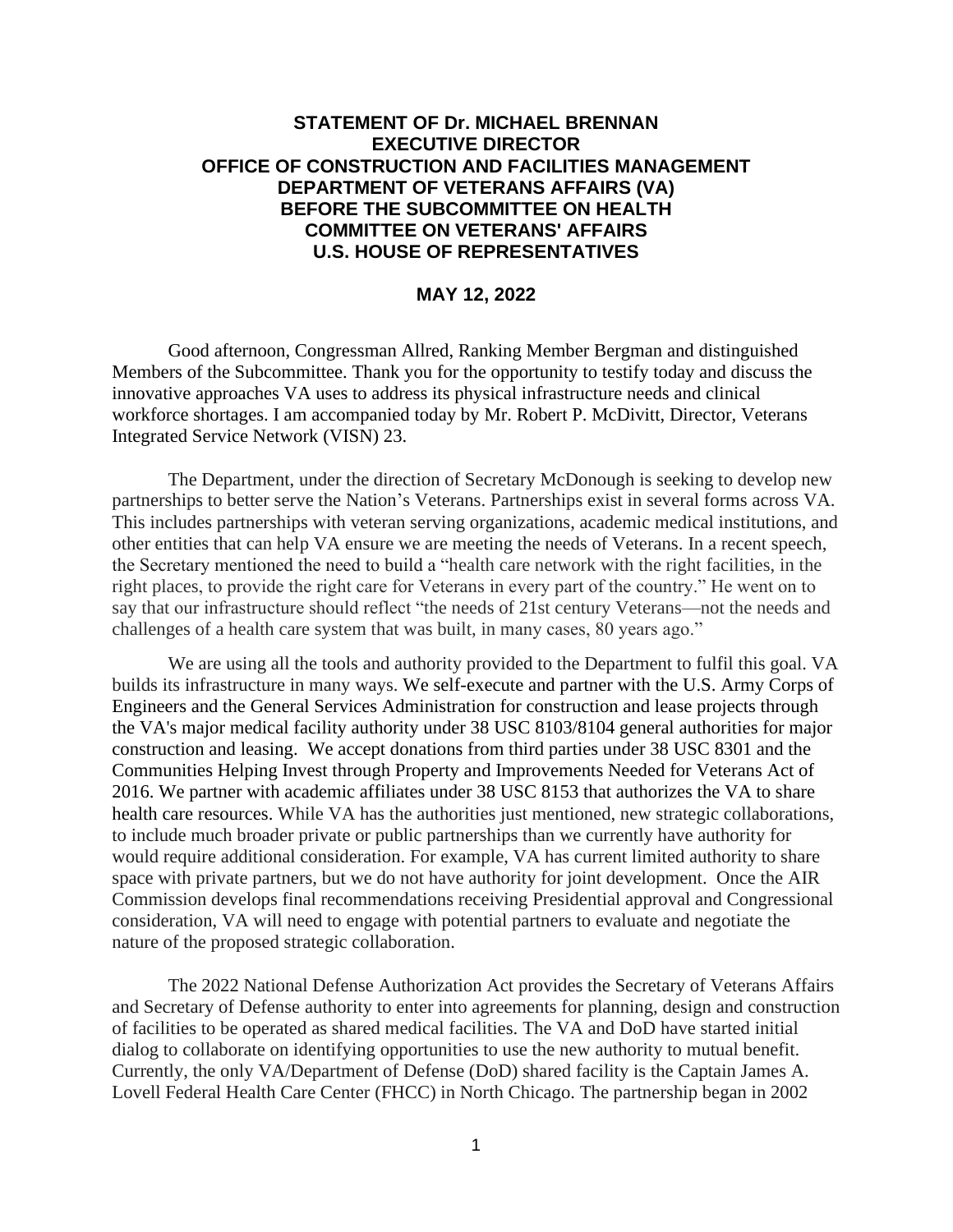with the consolidation of services to the North Chicago site. VA and DoD have both initiated renovations and construction projects on this site to meet the needs of both Active Duty and Veteran patients. These projects, that were part of the initial partnership vision, were completed in 2010.

The Garland, Texas facility is an example of VA acquiring a facility that was donated to VA to provide care to Veterans. We would like to especially thank Congressman Allred for his efforts in helping us acquire the Garland, Texas facility. VA is renovating the space to meet the needs of the local Veteran community and began using the facility for outpatient services in Spring 2020.

Partnerships with private-sector entities can be accomplished under the Communities Helping Invest through Property and Improvements Needed for Veterans Act of 2016. This is commonly referred to as CHIP-IN. CHIP-IN established a 5-year pilot program where up to five private entities could submit proposals for health care-related capital projects. During this initial period, two projects were accepted. The Omaha, Nebraska project for an Ambulatory Care Center is complete, and the Tulsa, Oklahoma project for a new 58-bed inpatient facility is in the planning/design phase. In 2021, the Congress extended the CHIP-IN authority for an additional 5 years, through 2026.

VA recently published in the Federal Register recommendations for the modernization and realignment of VA facilities pursuant to the Asset and Infrastructure Review (AIR) process. This process was required by the VA Maintaining Internal Systems and Strengthening Integrated Outside Networks Act of 2018. VA conducted market assessments across the country, studies of facility conditions, local partnerships and most importantly, the makeup of the Nation's Veterans by health care needs, by age, race, gender, era they served and where they live. From those market assessments, we developed recommendations for the future of VA's health care infrastructure—our medical centers, hospitals and clinics. Final recommendations will be reviewed by the AIR Commission, the President and Congress to determine the path forward.

To implement the final recommendations of the AIR Commission and to meet the needs of Veterans today and in the future, VA may implement innovative strategic collaborations with DoD, other Federal health care organizations, academic affiliates and/or quality commercial providers. These strategic collaborations will be pursued only if they improve VA care coordination; expand Veteran access to care; advance research in clinical areas including serviceconnected conditions; and enable education of health professionals.

Strategic collaborations include any cooperative arrangement, including sharing agreements, joint ventures, public-private partnerships, exchanges and conveyances of property or similar actions for which VA has authority, between VA and both Federal and non-Federal entities, including Tribal organizations, that facilitate the Department's implementation of the Commission's recommendations.

No matter the venue in which they receive care, VA will work to ensure that Veterans enrolled in VA health care have access to high-quality, convenient care in modern facilities. VA's strategies in the AIR report propose strengthening or establishing strategic collaborations in five VISN 17 Texas markets: North (Dallas), Central (Austin and Temple), Valley Coastal